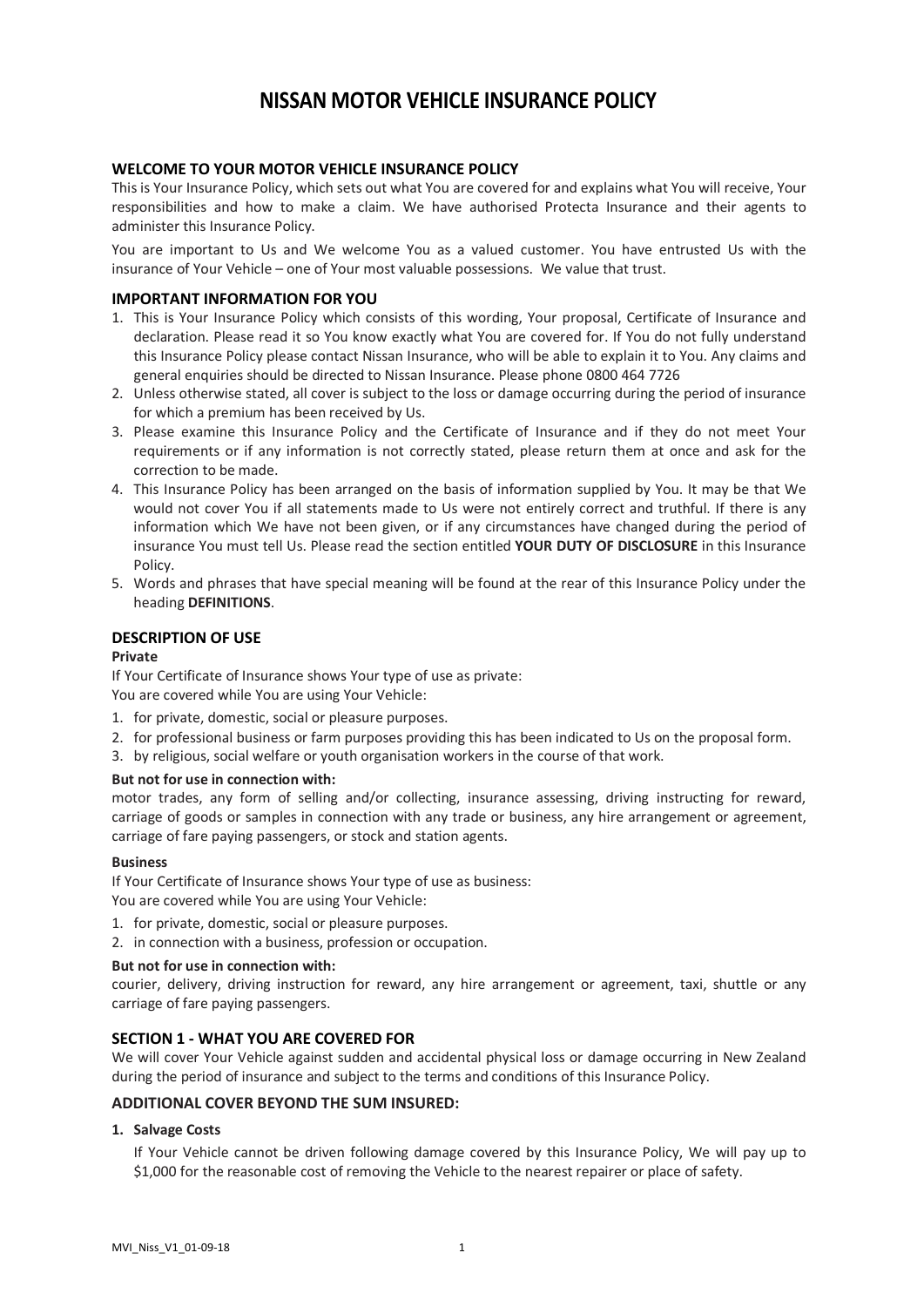# **2. Trailer Cover**

We will cover any trailer owned by You, or any trailer that is in Your care and not otherwise insured by any other policy. This does not include any horse float, caravan, campervan, boat trailer, or any trailer that cannot be drawn by Your vehicle or any contents of any trailer. At Our option We will pay the cost of repairs or the market value but the most We will pay is \$1,000 during the period of cover. The Excess applicable to this additional cover is \$100.

# **3. Hire Vehicle**

If Your Vehicle is stolen or has suffered damage as a result of attempted theft making it un-driveable, We will pay for the costs of hiring a similar Vehicle, limited to a maximum of 10 days or \$500 whichever is the lesser. No hire charges will be paid once Your Vehicle is driveable, after the date of recovery of Your Vehicle in a driveable condition, or We have paid Your claim.

# **4. Completion of Journey**

Following damage to Your Vehicle covered by this Insurance Policy We will pay the reasonable costs of accommodation and travel expenses incurred to complete Your journey or return You to Your home immediately following the damage and also the reasonable costs of returning Your repaired Vehicle to Your home provided:

- a. Our total liability is limited to \$500 for any one accident and \$1,000 during any one period of insurance.
- b. cover applies only to You, Your spouse and children travelling with You; or You, an employee or authorised driver when use type business vehicles are involved.

# **5. Legal Defence**

If as a result of driving Your Vehicle during the period of insurance You or any member of Your family residing with You is charged with manslaughter or reckless or dangerous driving causing death, We will cover the legal costs of defence up to a limit of \$1,000.

# **6. Keys and Locks**

Where Your keys and/or combinations have been stolen or illegally duplicated during the period of insurance, We will pay up to \$500 to replace Your keys and/or locks. The Excess applicable under this extension will be \$100.

We also agree that any such payment will not affect Your no claim bonus entitlement.

# **7. Death Benefit**

If You or Your live in spouse die during the period of insurance as a result of Injury arising solely and directly from an accident to Your Vehicle, We will pay \$5,000 to Your legal representative provided:

- a. death occurs within 90 days of the accident.
- b. death is not caused by suicide (whether felonious or not) or attempted suicide.
- c. Our liability is limited to \$5,000 any one accident.

# **8. Medical Expenses**

We will pay Your medical, surgical and dental expenses (but not denture repair costs) following Injury to You, Your spouse and children travelling with You arising solely and directly from an accident to Your Vehicle provided:

- a. such expenses are not recoverable from any other source.
- b. Our total liability is limited to \$300 any one accident.

# **9. Marine General Average**

This is deliberate loss or damage incurred to the Vehicle in time of peril to prevent the loss of a ship and/or cargo. We will pay for any contributions and/or expenditure which may become legally payable by You as a result of Your Vehicle being carried by ship between ports in New Zealand during the period of insurance.

# **The cover provided by extensions 1 to 9 will only apply provided:**

- 1. You are a private individual; and
- 2. We have accepted a claim under this Section of this Insurance Policy; and
- 3. You have the Full Cover option.

However additional covers 5, 7 and 8 do not apply for partnerships, companies and/or their employees or persons acting on their behalf.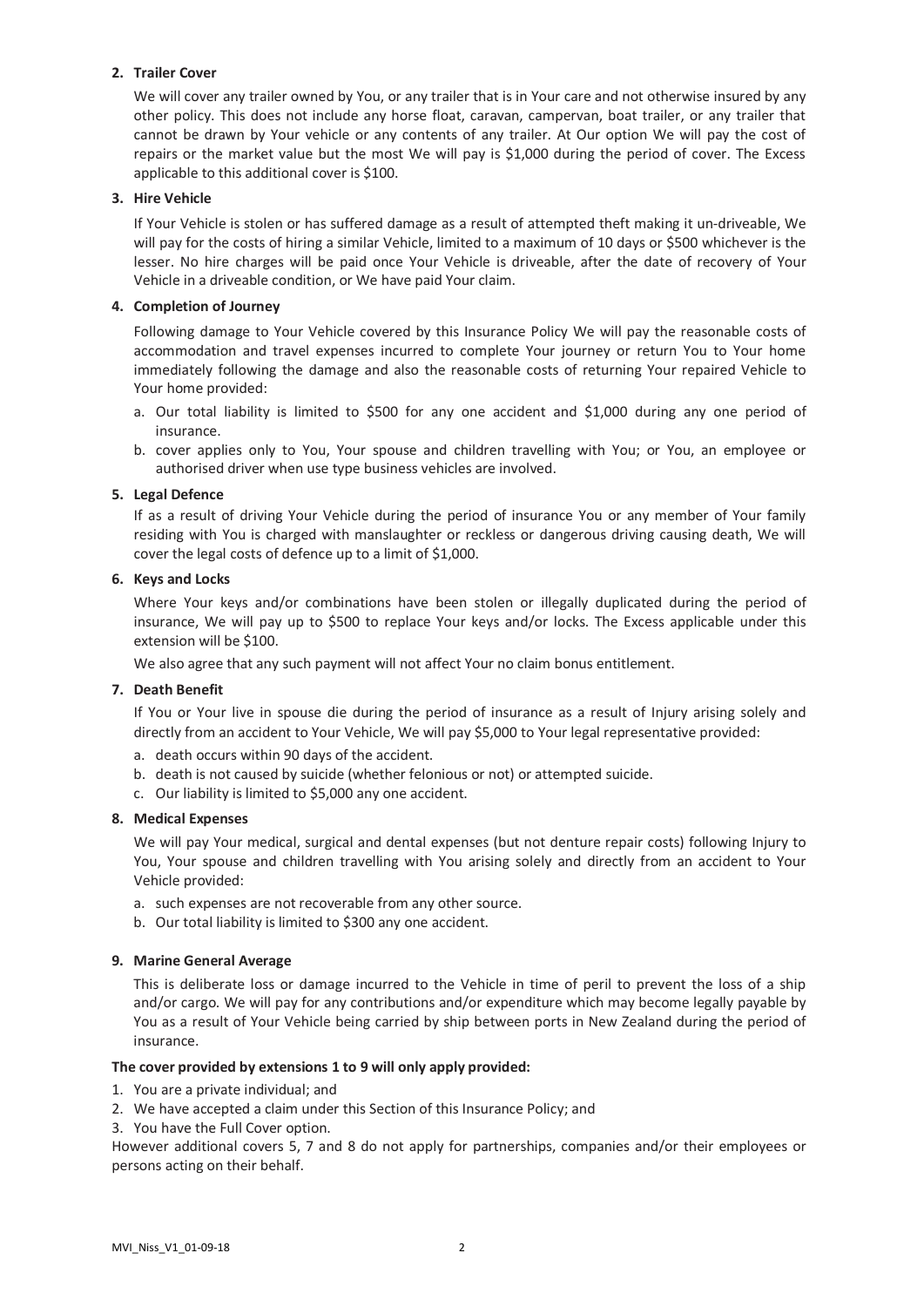# **ADDITIONAL OPTIONS**

If You have selected any of the following additional options 1 to 4 and these are noted on Your Certificate of Insurance We will cover You for those options.

### **1. Rental Vehicle Cover**

If Your Vehicle is unable to be driven, or repairs have commenced, following an accident for which a claim is payable, We will pay for the costs of renting a similar Vehicle, up to \$2,500 or a higher amount noted on Your Certificate of Insurance while Your Vehicle is being repaired. No rental charges will be paid after repairs have been completed or after We have paid Your claim.

The rental vehicle will automatically be covered by this Insurance Policy on the same terms and conditions as they apply to Your Vehicle.

### **2. Protected No Claims Bonus**

Where You are entitled to a maximum no claims bonus (NCB) You are entitled to make one claim in each policy period that would normally affect Your maximum NCB without penalty . Any additional claims made in any policy period that would normally affect the maximum NCB will result in a penalty to the NCB at the Insurance Policy renewal.

### **3. Named Driver Discount**

If Your Vehicle is driven by any person other than those specifically noted on the proposal and Certificate of Insurance, You are not insured for the first \$250 of each and every claim under Section 1, such amount to be additional to any Excess otherwise stated in the Certificate of Insurance. This additional amount however, shall not be payable by You:

- a. when breakage of windscreen or window glass including sun roofs is sustained without other damage to the Vehicle.
- b. when loss or damage by fire occurs without impact or collision.
- c. if the Vehicle is stolen or illegally converted or when left in the hands of a repairer or sales outlet for service, repairs or sale purposes.

# **4. Excluding under 25 year Driver Discount**

When Your current Certificate of Insurance shows that the excluding under 25 yr driver option applies We will not cover any accidental loss, damage or liability, which results in a claim, when the driver of Your Vehicle was a person under 25 years of age.

However We will not refuse to pay Your claim if the driver of Your Vehicle:

- a. was found guilty of theft or illegal use of Your Vehicle;
- b. was a person paid by You to repair, service or test Your Vehicle; or
- c. was an attendant at a car park.

#### **UNINSURED MOTOR EXTENSION**

If Your Certificate of Insurance shows You have cover type Third Party or Third Party Fire & Theft, We will cover Your Vehicle for loss or damage during the period of insurance arising from an accident caused by the driver of an uninsured vehicle up to a maximum amount of \$3,000 including the cost of removal and towing.

You will not have to pay the Excess for any claim under this extension.

You may only claim under this extension if:

- 1. You can provide Us with the name and address of the person responsible for the accident and the registered number of the vehicle they were driving; and
- 2. We accept You did not contribute to the cause of the accident.

# **NO BLAME BONUS AND EXCESS PROTECTION**

We will not impose Your Excess or penalise You at renewal of this Insurance Policy if You have been involved in an accident during the period of insurance and:

- 1. You can provide Us with the name and address of the person responsible for the accident and the registered number of the vehicle they were driving; and
- 2. We accept You did not contribute to the cause of the accident.

#### **NATURAL DISASTER**

In respect of the Vehicle(s) specified in the Certificate of Insurance We will cover You up to the market value or sum insured of the Vehicle(s) specified (whichever is the lesser) for loss or damage caused by Earthquake, Volcanic Eruption, Tsunami or Hydrothermal Activity.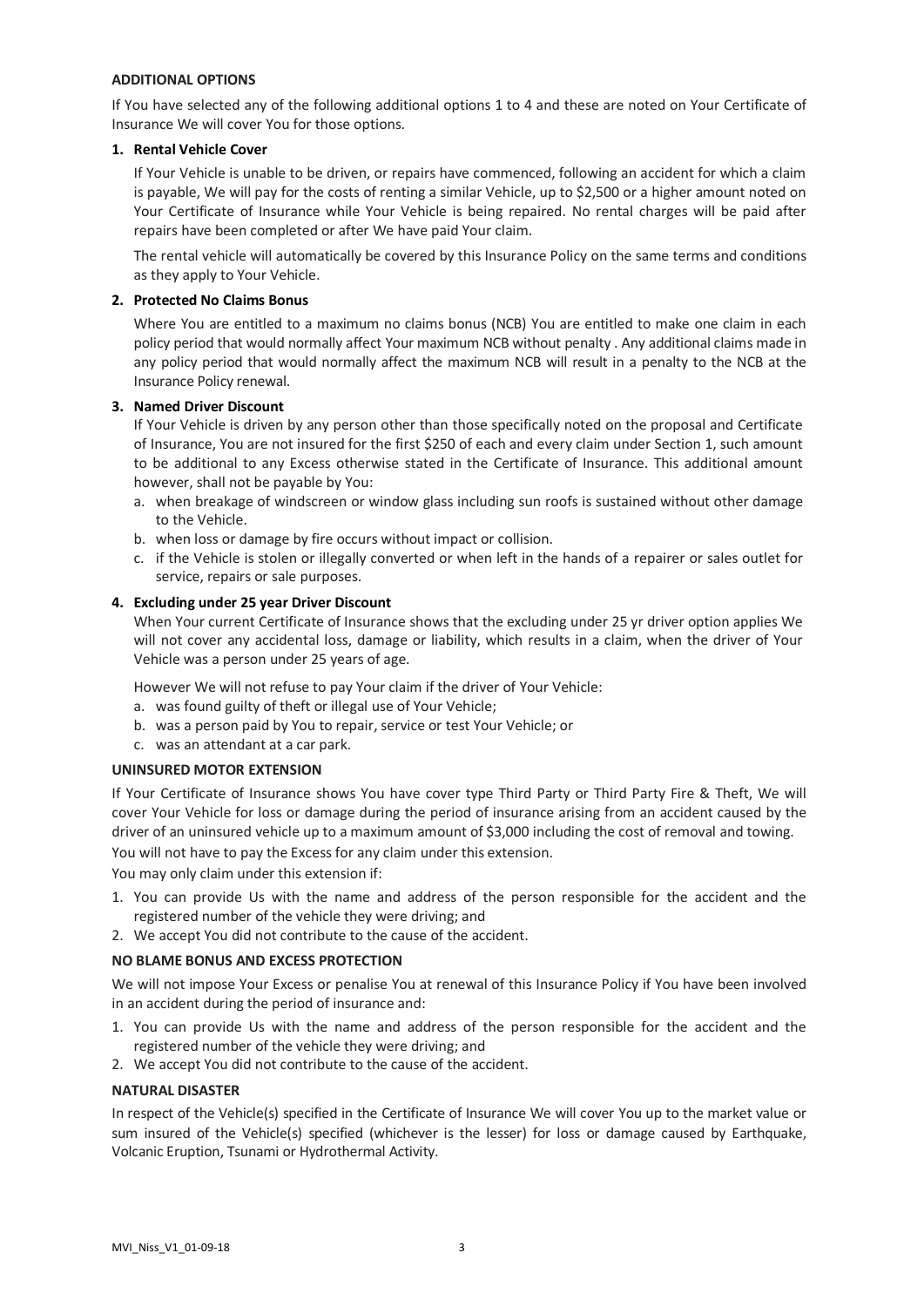# **SECTION 1 - WHAT WE WILL PAY FOR**

# **Sum Insured**

We choose whether to repair the damage or to pay You the cost of repairing the damage, limited in both cases to the Sum Insured shown in the current Certificate of Insurance or the market value whichever is the lesser.

# **New For Old**

If You have insured Your Vehicle continually with Us from its original registration date and Your Vehicle becomes a total loss within three (3) years of its original registration when new, We will replace Your Vehicle with a new Vehicle of the same make, model and variant, subject to current local availability. If We accept Your request not to do this We will settle your total loss as provided for under SECTION 1 – WHAT WE WILL PAY – Sum Insured.

# **SECTION 1 - WE WILL NOT PAY FOR**

- 1. The Excess:
	- a. You must contribute the Excess shown on Your most recent Certificate of Insurance or Your most recent renewal notice as the first amount of any claim under this section; plus
	- b. an additional \$400 if the driver is 21 years of age and over but under 25 years of age; or
	- c. an additional \$600 if the driver is under 21 years of age; or
	- d. an additional \$400 if the driver is 25 years of age or over and has not held a full and valid New Zealand driver's licence for the 24 months immediately preceding the date of loss.
- 2. Any loss or damage to tyres unless it occurs at the same time as other damage to the Vehicle for which a claim is payable under this Insurance Policy.
- 3. Loss of use of Your Vehicle and any consequential loss associated with this, depreciation, wear, tear, corrosion or any existing defects.
- 4. Damage to or failure or breakage of the engine, transmission, cooling, lubrication, mechanical, hydraulic, electronic or electrical systems unless it occurs at the same time as other damage to the Vehicle for which a claim is payable under this Insurance Policy.

# **SECTION 2 –THIRD PARTY LIABILITY - WHAT YOU ARE COVERED FOR**

We will cover Your legal liability to pay compensatory damages for Injury or loss or damage to property of others occurring during the period of insurance resulting from the use of Your Vehicle and/or any trailer and/or caravan attached to Your Vehicle within New Zealand subject to the terms and conditions of this Insurance Policy.

# **This liability cover is also extended:**

- 1. To include loss or damage to personal baggage and wearing apparel of any passenger notwithstanding section 2 We will not pay for, clause 2.
- 2. To You while You are using another Vehicle with the permission of its owner provided it is not:
	- a. owned by You or being leased to You.
	- b. being purchased or hired to You under any form of hire or purchase agreement.
- 3. To any other person using Your Vehicle with Your permission.
- 4. To protect Your employer while Your Vehicle is being used by You (or a fellow employee with Your permission) on Your employer's business or while You are driving another vehicle as a servant or agent of Your employer.
- 5. To cover defence, inquiry costs and expenses incurred by You with Our consent plus any costs and expenses (excluding fines) awarded against You.

Provided that there is no cover under any of these extensions if there is any cover provided for that person, property or vehicle under any other policy.

# **SECTION 2 – WHAT WE WILL PAY FOR**

Our liability in respect of any one claim or series of claims arising from one occurrence shall not exceed \$20,000,000 for property damage and \$1,000,000 for Injury.

Our total aggregate liability in respect of any one claim or series of claims arising from one occurrence for property damage and Injury combined shall not exceed \$20,000,000.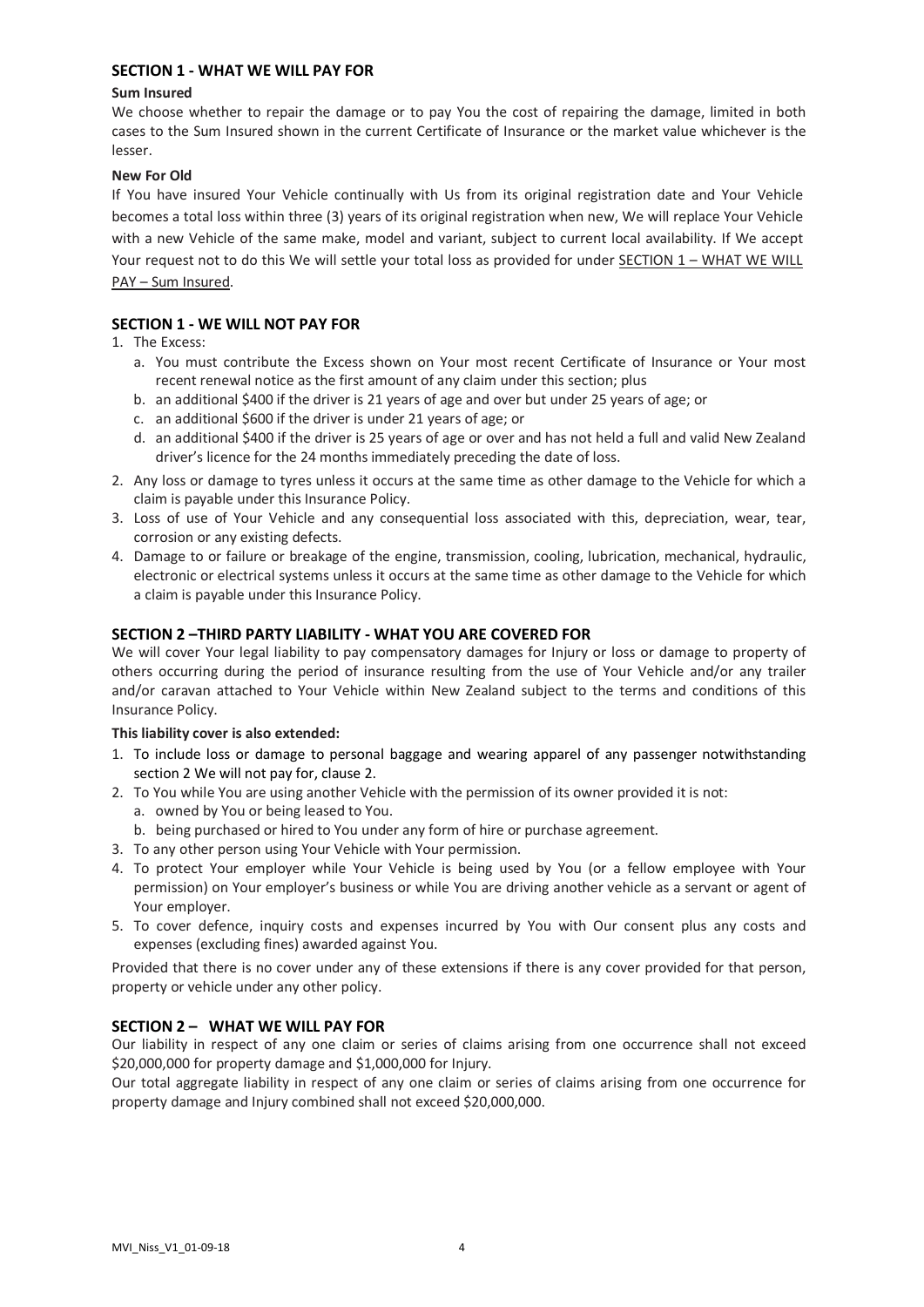# **SECTION 2 – WE WILL NOT PAY FOR**

You or any other person to whom this section has been extended are not covered for:

- 1. The section 2 Excess shown in Your Certificate of Insurance in respect of each and every claim.
- 2. Loss or damage to property belonging to or under the care, custody or control of any person covered under this Insurance Policy or being conveyed or loaded on or unloaded from Your Vehicle or Injury to any person in Your Vehicle. However this does not apply to any disabled mechanically propelled vehicle being towed by Your Vehicle for no financial gain or reward.
- 3. Any responsibility which You or Your driver have agreed with any party to accept in connection with any loss or damage for which the law could not otherwise hold You or the driver responsible.
- 4. Any liability to pay fines and/or other penalties or reparation sentences or any punitive, exemplary or aggravated damages awarded against You.

# **SECTIONS 1 AND 2 – WE WILL NOT PAY FOR**

- 1. Any loss, damage or liability while any Vehicle in connection with which insurance is granted under this Insurance Policy is:
	- a. Let out on hire or is used for the business of carrying fare paying passengers.
	- b. Being tested in preparation for or engaged in any racing, pacemaking, hill climbing, reliability trials, rallying, speed tests, or any other similar motor sporting event.
	- c. Being used otherwise than in accordance with the description of use or not being used for the purpose it was designed or not as a vehicle as defined in the Land Transport Act 1998 or any replacement Act and any subsequent amendments.
	- d. Being driven by any person who does not have a licence to drive Your Vehicle which is in full force and effect at the time and place of the accident or is not complying with the conditions of their licence except:
		- i. If they are being taught to drive and are complying with all the requirements of the law and are of an age to obtain a licence to drive the Vehicle.
		- ii. If they have held but not renewed a licence and are not disqualified from holding or obtaining a licence without a further driving test.
	- e. Being driven in either an unsafe or unroadworthy condition.
	- f. Being driven by any person who:
		- i. at the time of any event giving rise to a claim under this Insurance Policy has a proportion of breath/alcohol or blood/alcohol concentration which exceeds the legal limit prescribed by law.
		- ii. following an event giving rise to a claim under this Insurance Policy fails or refuses to permit a specimen of blood or breath test to be taken after having been lawfully required to do so.
		- iii. arising out of the circumstances giving rise to any claim under this Insurance Policy is convicted of any alcohol or drug related breach of the law governing the use of motor vehicles.
		- iv. is under the influence of alcohol or drugs or where alcohol or drugs contribute in any way to the accident.
		- v. leaves the scene of the accident when it is an offence to do so.
- 2. Any loss or damage or liability caused by or arising from:
	- a. war, invasion, act of foreign enemy, hostilities (whether war be declared or not), civil war, rebellion, insurrection or military or usurped power.
	- b. confiscation or requisition by order of any public authority.
	- c. nuclear weapons material or ionising radiation or contamination by radioactivity from any nuclear waste or the combustion of nuclear fuel; for the purpose of this exclusion combustion includes any self-sustaining process of nuclear fission or fusion.
	- d. any act of terrorism. An act of terrorism includes, but is not limited to, any act, preparation in respect of action or threat of action, designed to:
		- i. influence a government or any political division within it for any purpose and/or
		- ii. influence or intimidate the public or any section of the public with the intention of advancing a political, religious, ideological or similar purpose.
- 3. Any Injury or liability:

Which is recoverable under the Accident Compensation Act 2001 (or any replacement Act) and any subsequent amendments.

### **GENERAL CONDITIONS**

#### **Change of vehicle**

If You replace Your existing Vehicle, We will automatically cover the replacement Vehicle provided the value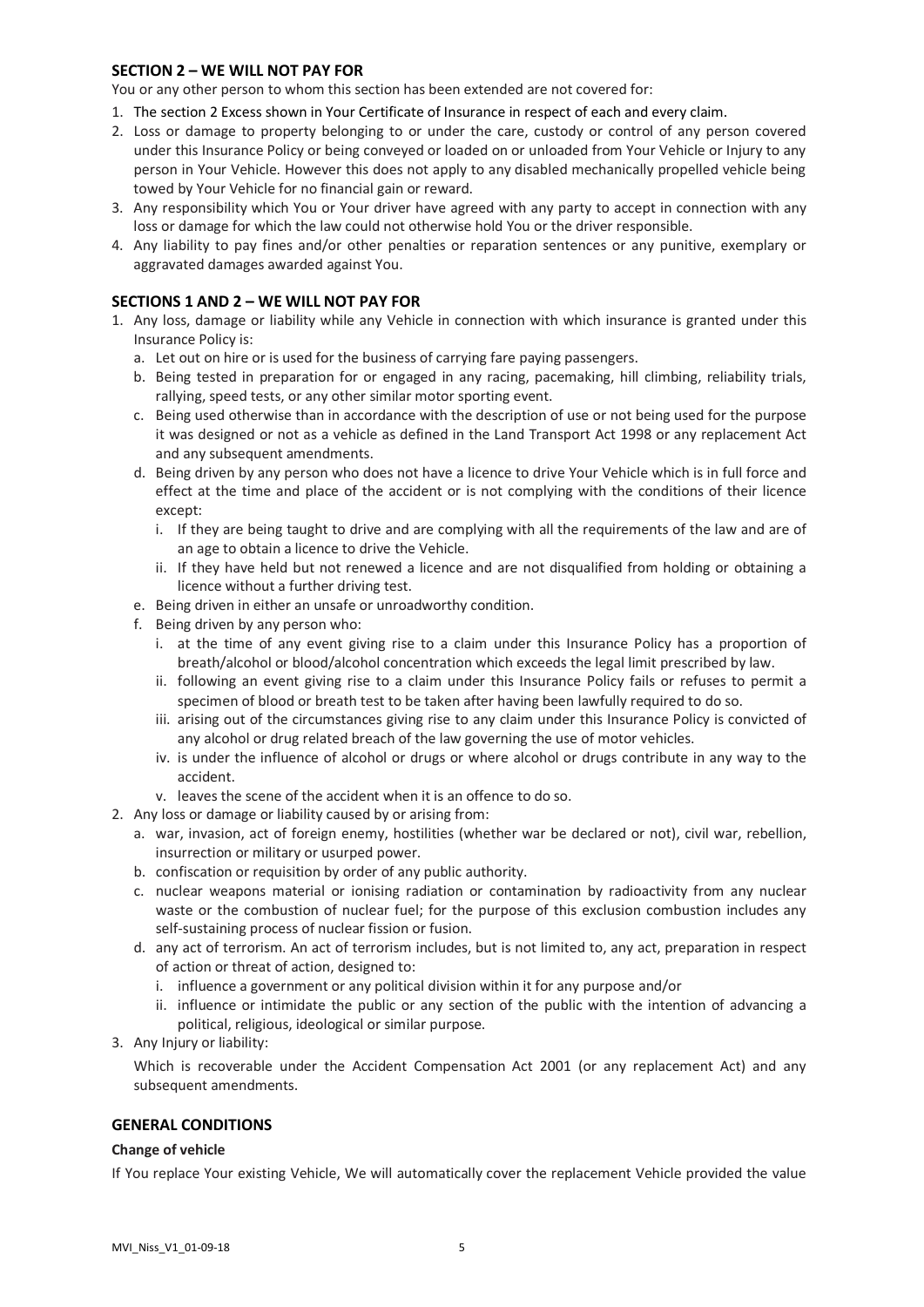of the replacement Vehicle does not exceed \$50,000 and You notify Us within 14 days of replacement and pay any additional premium required by Us. Such cover will be subject to the terms and conditions agreed at the time of notification.

Immediately You sell or agree to sell or in any way transfer Your interest in Your Vehicle, the cover provided by this Insurance Policy is automatically cancelled unless We have agreed otherwise in writing.

#### **Makers specifications**

Except as advised by You and noted by Us it is agreed by You that Your Vehicle complies with the maker's standard specifications for the model and year of manufacture and has not been modified in any way. A conversion of Your Vehicle to run on CNG, LPG or bio gas shall not constitute a modification provided such conversion complies with the appropriate New Zealand standard and has a current certificate of fitness.

### **Replacement parts warranty**

It is agreed that in the event of an accident to Your Vehicle necessitating the manufacture of new parts or the importing of parts or accessories, Our liability shall be limited to the latest list price in New Zealand of such parts or accessories or the price of the closest New Zealand equivalent or the cost of making a new part, whichever is the lesser. However We will not be liable for any costs incurred:

- 1. due to the inability of any repairer to match existing paint.
- 2. to replace any part or accessory that has not suffered accidental damage.

### **Other interested party**

Where any Vehicle is mortgaged or subject to a hire purchase agreement or similar contract and such interest is noted in the Certificate of Insurance, payment in respect of any loss under Section 1 will be made to such Interested Party whose receipt will discharge Us completely.

# **Statements**

The correctness of all statements made in relation to this Insurance Policy or any claim is essential before We have any liability under this Insurance Policy.

#### **Changes in circumstances**

If any relevant circumstances change or may change during the period of insurance, You must advise Us and We may vary the terms of cover (including the premium and the Excess) from the date of the change.

#### **Changes to this Insurance Policy**

We can change the terms of this Insurance Policy by writing to You at Your postal address shown on Our records in any of the following circumstances:

- 1. If the law of New Zealand, as it applies to this Insurance Policy, materially changes, or
- 2. In order to increase the level of existing cover under this Insurance Policy or to add an additional cover, or
- 3. In order to move all policyholders with this type of policy to a refreshed policy of the same type, with improved drafting/ formatting and similar levels of cover, or
- 4. In order to allow for a catastrophic increase in the number and/or amount of claims under this Insurance Policy that will not be commercially sustainable, based on the current premium rates
- The change will take effect 14 days after the date of that letter.

#### **Cancellations**

- 1. You may at any time ask Us to cancel this Insurance Policy by giving 7 days notice in writing to Nissan Insurance whereby this Insurance Policy will terminate. There will be an administration fee charged for this and if Your Vehicle is subject to finance You will need to get agreement to this cancellation.
- 2. We have the right to cancel Your Insurance Policy where permitted by law. For example, We can cancel Your Insurance Policy:
	- a. where You have failed to comply with a provision of Your Insurance Policy, or
	- b. where You have failed to pay the premium payment for this Insurance Policy, or
	- c. if You have made a fraudulent claim under Your Insurance Policy or under some other insurance policy that provides cover during the same period of insurance as Your Insurance Policy.
- 3. The cancellation provisions in clause 2. above shall be effective from 4pm on the seventh day after posting or personal delivery of the notice of cancellation to You at Your last known address.

#### **Unpaid Premiums**

- 1. **Annually paid premiums** Where Your premium remains unpaid past the renewal date all benefits under this Insurance Policy will be forfeited from the renewal date.
- 2. **Instalment Premiums** Where You have chosen to pay Your premiums by instalment all benefits under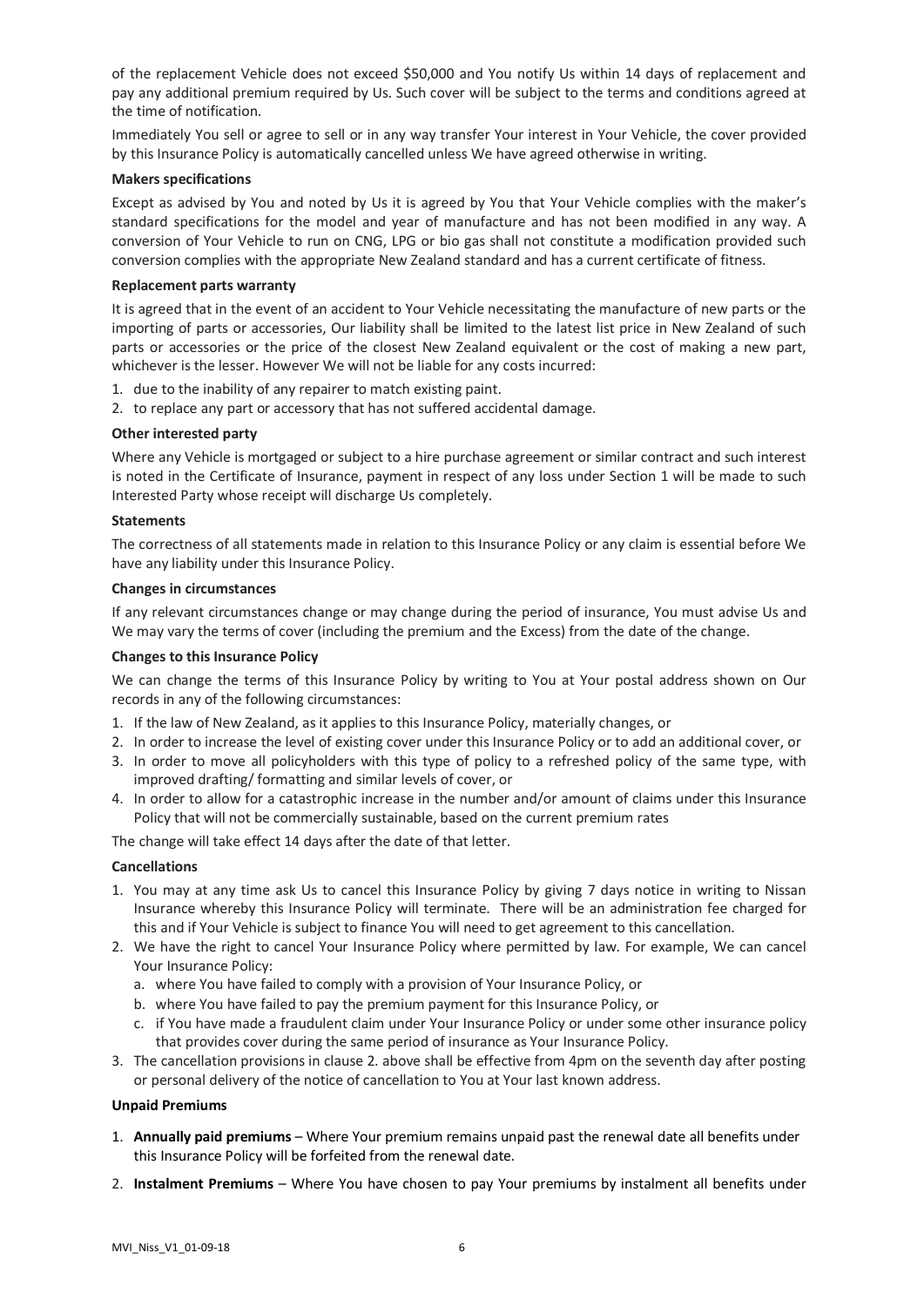this Insurance Policy will be forfeited from the date the first unpaid instalment was due. Following a missed instalment We will attempt to collect Your outstanding instalments one more time. If we are unsuccessful on the second attempt Your Insurance Policy will be automatically cancelled effective from the date the unpaid instalments were due.

### **15 day money back guarantee**

If You are not satisfied with the cover provided by Your Insurance Policy, please tell Nissan Insurance within 15 days of the commencement date. Nissan Insurance may agree to change this Insurance Policy to suit You. If You are still not satisfied You can cancel this Insurance Policy and Nissan will make a full refund of any premium paid providing You have not made a claim. If the Vehicle is subject to finance, Your finance company must agree to this cancellation.

# **Your obligations**

You and any person in charge of the Vehicle at any time must:

- 1. take all reasonable steps to make sure that the Vehicle is kept safe and protected from possible loss;
- 2. not cause or facilitate loss or damage or incur liability by any unreasonable, reckless or wilful act or omission;
- 3. inform the Police if it appears that there has been arson, theft, burglary or malicious damage and cooperate fully with the Police in investigation and prosecution;
- 4. tell Us immediately and return the claim form properly completed within 30 days of becoming aware of any circumstances which may give rise to a claim;
- 5. provide Us immediately with full particulars of any claim made against You by another person and provide all legal documents served on You. You must allow Us the sole option to negotiate settlement of, or defend the claim in Your name;
- 6. allow Us to take over for Our own benefit and settle any legal right of recovery You may have and You must co-operate fully in any recovery action;
- 7. take all steps which We consider reasonable to prevent further loss or damage;
- 8. comply with all Our requests relating to Your claim including providing all co-operation, information and assistance;
- 9. not start repairs without Our prior approval; and
- 10. not discuss any claim made against You by another person with that person. Otherwise We may decline any claim and/or recover any payment already made.

### **Joint insureds**

If any of the property specified in the Certificate of Insurance is owned jointly, then the cover under this Insurance Policy on such property shall also be provided jointly.

#### **Other insurance**

If any loss or damage or liability covered by this Insurance Policy is also covered by any other policy, We will only pay over and above the cover provided by the other policy.

#### **Automatic reinstatement**

The cover provided under Section 1 will not be reduced by any claims paid by Us provided You pay an appropriate additional premium requested by Us.

#### **Goods and services tax (GST)**

Where any part of this Insurance Policy specifies any amount insured this amount includes GST.

#### **Jurisdiction**

The law of New Zealand shall apply to and the Courts of New Zealand will have exclusive jurisdiction in respect of any litigation arising out of this Insurance Policy. Any compensation awarded or costs or expenses of litigation outside New Zealand are not covered.

#### **Your duty of disclosure**

You have a duty, at law, to disclose to Us all material information. You must do this before entering into an insurance policy, during the period of cover and at any renewal of Your Insurance Policy.

Material information is information that may influence a prudent insurer in deciding whether or not to accept the proposal, and if so, on what terms and conditions and for what premium.

Examples of information You may need to disclose include but are not limited to:

- 1. Anything that increases the risk of an insurance claim.
- 2. Any criminal conviction or offence.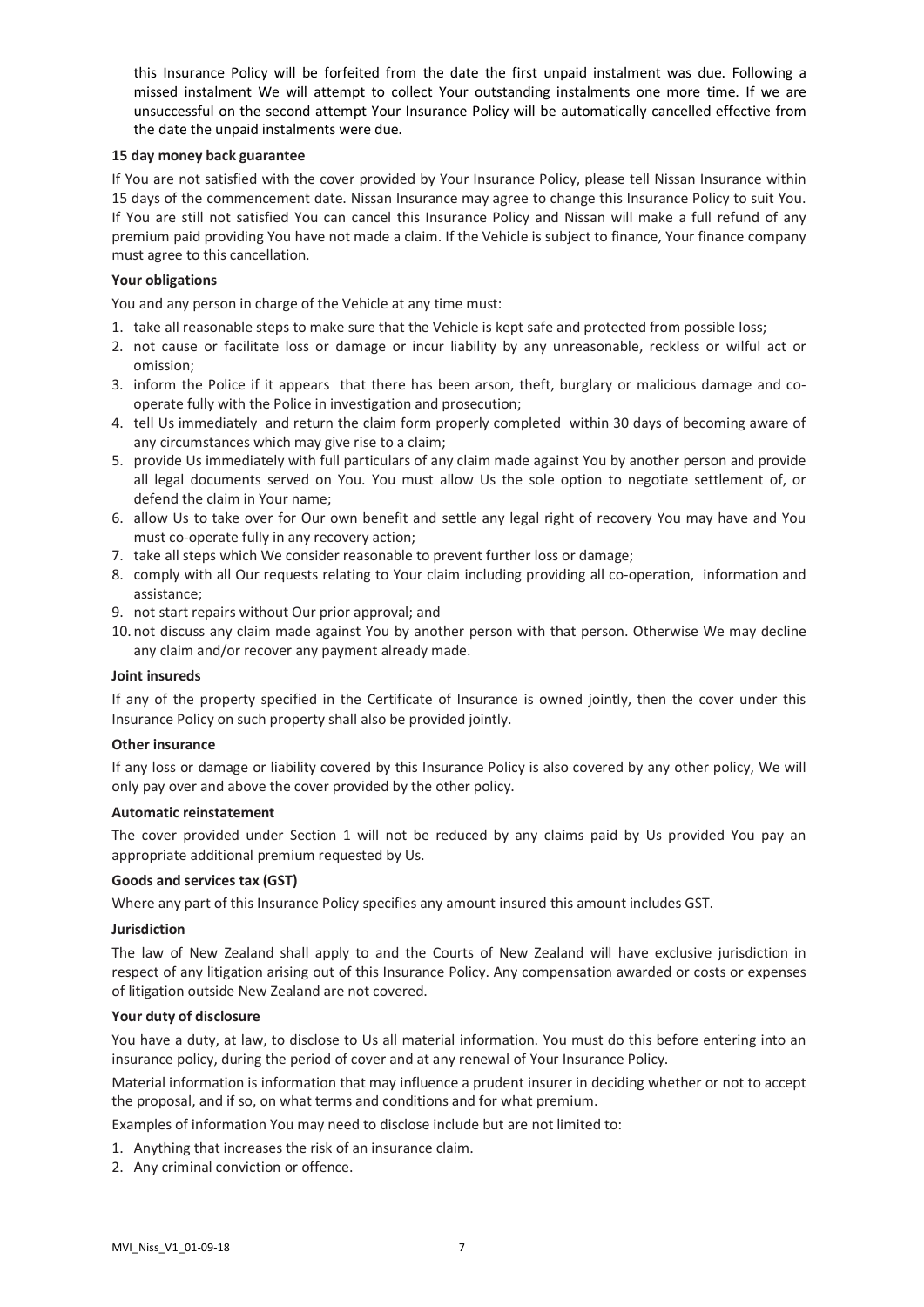- 3. If another insurer has cancelled or refused to insure or renew insurance, has imposed special terms, or refused any claim.
- 4. Any insurance claim or loss made or suffered in the past.

These examples are a guide only. All material information must be complete and correct and if there is any doubt as to whether a particular piece of information needs to be disclosed, this should be referred to Nissan Insurance.

### **Non-disclosure**

If You fail to comply with Your duty of disclosure We may avoid this Insurance Policy from the beginning and/or reject any claim under it.

# **Fair insurance code**

Protecta Insurance supports the principles of the Fair Insurance Code of the Insurance Council of New Zealand. The purpose of this code is to increase the standards of practice and service within the insurance industry. To the extent the code applies to this Insurance Policy, a copy of the Fair Insurance Code is available from the Insurance Council of New Zealand's website at www.icnz.org.nz

### **Privacy Act**

This Insurance Policy collects personal information about You to enable Nissan Insurance to evaluate Your proposed insurance. The information collected will be held by Nissan Insurance, Virginia Surety Company, Inc., and agents of these entities. Failure to provide this information may result in Your insurance being declined or avoided. You have the right to request access to and correction of Your personal information by applying to Nissan Insurance at 110 Symonds Street, Auckland.

#### **Dispute Resolution Process**

Virginia Surety Company, Inc. is a member of the Insurance and Financial Services Ombudsman (IFSO). If a complaint should arise, You may contact Protecta Insurance directly. If Your complaint is not able to be resolved immediately by the person You are dealing with, it will initiate Protecta Insurance's Internal Dispute Resolution (IDR) process. There is no cost to use this procedure. If Your complaint cannot be resolved by Protecta Insurance, they may wish to refer the complaint to the IFSO. The IFSO is an independent approved dispute resolution scheme. It will not cost You anything to refer the complaint to the IFSO. Advice on the complaint process can be provided by Protecta Insurance New Zealand Limited, the Virginia Surety Company, Inc. agent in relation to this Insurance Policy.

The IFSO may be contacted:

- by phone on 0800 888 202 (free call);
- by writing to PO Box 10845, Wellington 6143 New Zealand;
- by emailing them a[t info@ifso.nz;](mailto:info@ifso.nz) or
- on the we[b www.ifso.nz](http://www.ifso.nz/)

# **SECTION 3 - ROADSIDE ASSISTANCE**

#### **Providing your Certificate of Insurance shows You have this section You are covered for:**

# **WHAT YOU ARE COVERED FOR**

Each Vehicle is eligible for the benefits of Roadside Assistance 24 hours a day, 7 days a week should Your Vehicle suffer one of the failures listed below and cannot be driven. Just telephone 0800 776 832 and advise You are a Protecta Insurance Roadside Assistance customer and quote Your Insurance Policy or registration number.

The Vehicle nominated on the Certificate of Insurance will be covered for the following failures:

- **1. Flat tyre or damaged wheel** Roadside Assistance will change a damaged tyre/wheel with the nominated Vehicle'sserviceable spare. Where the spare is not serviceable Roadside Assistance will provide towing of the nominated Vehicle to the nearest repair facility at Your expense.
- **2. Flat or faulty battery** Roadside Assistance will provide a battery boost and any other practical assistance at the roadside to start the nominated Vehicle. If the Vehicle requires a new battery Roadside Assistance will arrange a new battery at Your expense.
- **3. Out of fuel** Roadside Assistance will provide free delivery of \$20.00 worth of liquid fuel. Cost of the fuel will be at Your expense.
- **4. Lost keys** Roadside Assistance will arrange for a locksmith to attend to help You get back in Your Vehicle. Any replacement keys provided will be at Your expense.
- **5. Locked out** Protecta's Roadside Assistance will assist You to access the Vehicle where the keys have been accidentally locked inside the Vehicle.
- **6. Breakdown (mechanical or electrical)** Roadside Assistance will attempt to provide emergency repairs at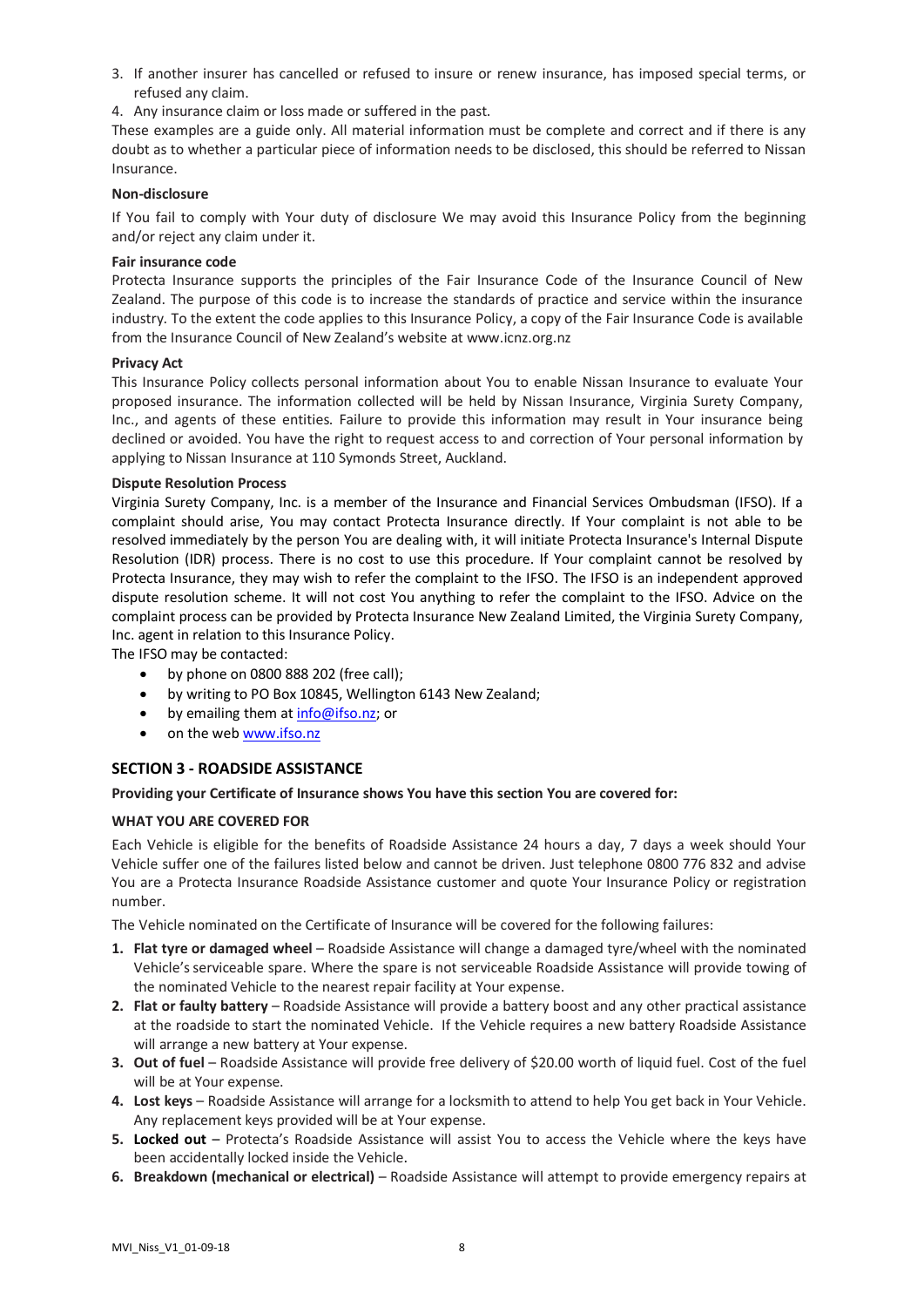the roadside. If Roadside Assistance are not able to mobilize the Vehicle or it requires parts Roadside Assistance will tow the Vehicle to the nearest authorized repairer to a limit of \$50 per tow within the metropolitan area and to \$100 per tow within the Rural area. (If You want the Vehicle to be towed to another authorized repairer or location then You may be required to pay the towing charges).

# **EXCLUSIONS - NO COVER FOR**

- 1. Unattended Vehicles.
- 2. Unauthorised repairs.
- 3. Vehicles damaged as a result of an accident.
- 4. Natural disaster areas where the Vehicle cannot be reached.
- 5. Where special equipment is required.
- 6. Vehicles that are not on legal constructed roads i.e. Public Legal Roads.
- 7. Vehicles with gross weight exceeding 3500kg.
- 8. Vehicles that are not road worthy or operated in an unsafe or illegal manner.
- 9. Vehicles that do not have current Registration or a Warrant of Fitness.
- 10. Breakdowns that are covered by any other insurance policies.

# **Note:**

- 1. A maximum of 3 free callouts for any 12 month period of insurance.
- 2. Roadside Assistance is provided and controlled by AA Business Vehicle Solutions and is separate from and not in any way part of Your Insurance Policy with Us or Nissan Insurance.

# **CLAIMS**

Notice of a claim must be given by You or Your representative to Our authorised agent Nissan Insurance immediately upon becoming aware of any circumstances which may give rise to a claim by adopting one of the following procedures:

- 1. Telephone Nissan Insurance at Auckland, Phone 0800 464 7726 and ask for the insurance claims department or fax Your request to (09) 915 7831.
- 2. E-mail Nissan Insurance at[: motorteam@protecta.co.nz](mailto:motorteam@protecta.co.nz) requesting a claim form.
- 3. Write to Nissan Insurance, P.O. Box 37-371, Parnell, Auckland 1151, requesting a claim form.

# **DEFINITIONS**

Whenever these words are used this is what they mean:

# **Balance Outstanding** means;

the outstanding balance of the finance contract being owed to the Interested Party stated in the Certificate of Insurance, less any arrears, default interest charges and fees, penalty costs for early discharge, rebatable items, or any amount of increased liability due to the variation to the original finance contract.

# **Certificate of Insurance** means;

the most recent certificate of insurance, renewal notice and/ or endorsement certificate(s).

# **Excess** means;

the first amount of any claim which You must pay as You are not covered for this amount.

We calculate Your excess by accumulating both the standard excess plus any other applicable excess shown on Your Certificate of Insurance or in Your Insurance Policy.

These are cumulative and will apply to each and every claim unless specifically stated otherwise under another part of this Insurance Policy or the Certificate of Insurance.

If You have more than one Vehicle insured under this Insurance Policy, the standard excess will be shown separately for each Vehicle.

# **Injury** means;

bodily injury (including death), illness, disability, disease, shock, fright, mental anguish or mental injury.

# **Insurance Policy** means;

this motor vehicle insurance wording, including the Certificate of Insurance, renewal notice and any endorsements (if any) underwritten by VSC .

# **Interested Party** means;

the finance company stated in the Certificate of Insurance.

# **Total Loss** means;

the Vehicle(s) described in the Certificate of Insurance being stolen and not recovered and/or damaged beyond economic repair.